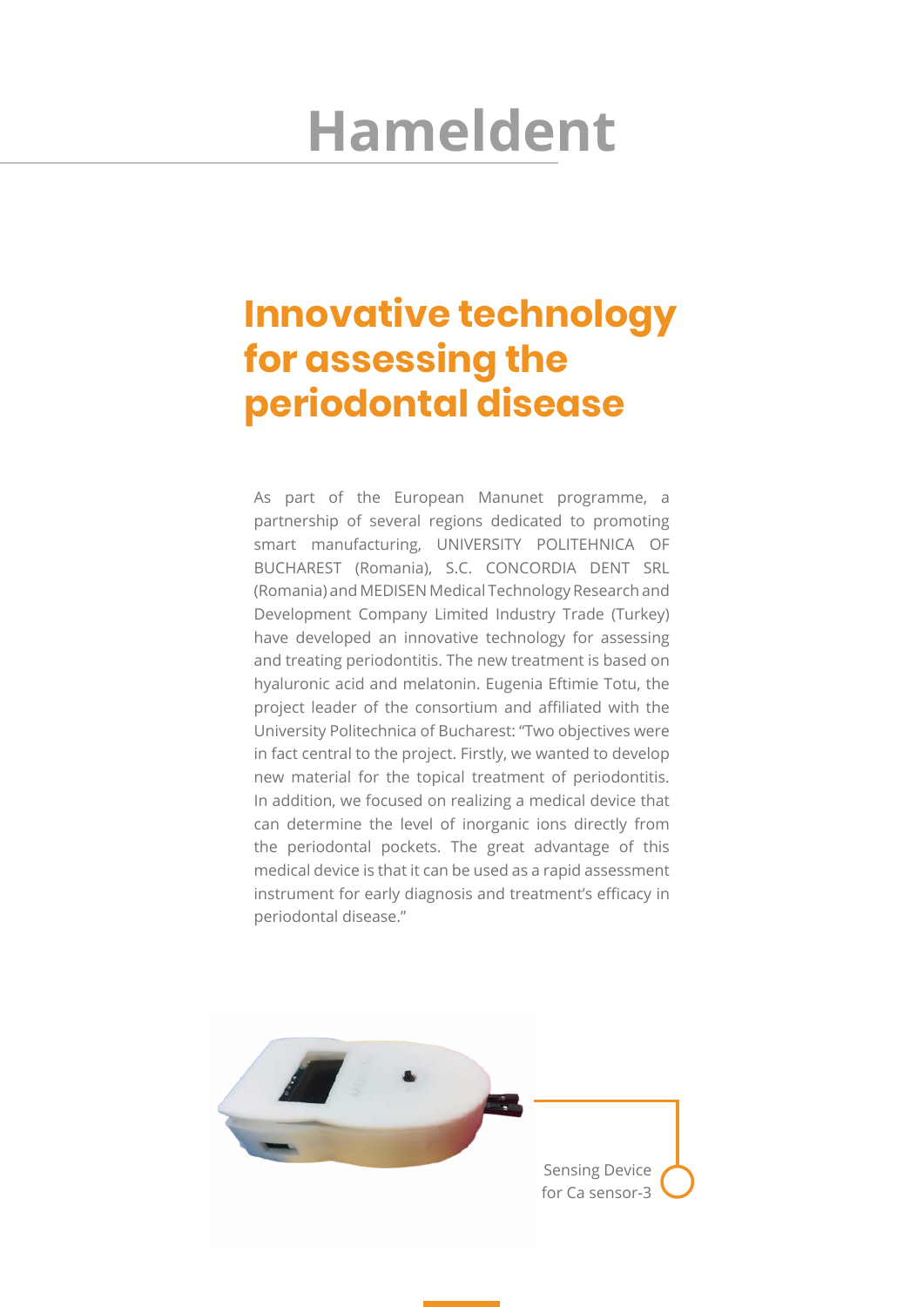*"A better assessment instrument for early diagnosis and treatment's efficacy in periodontal disease"*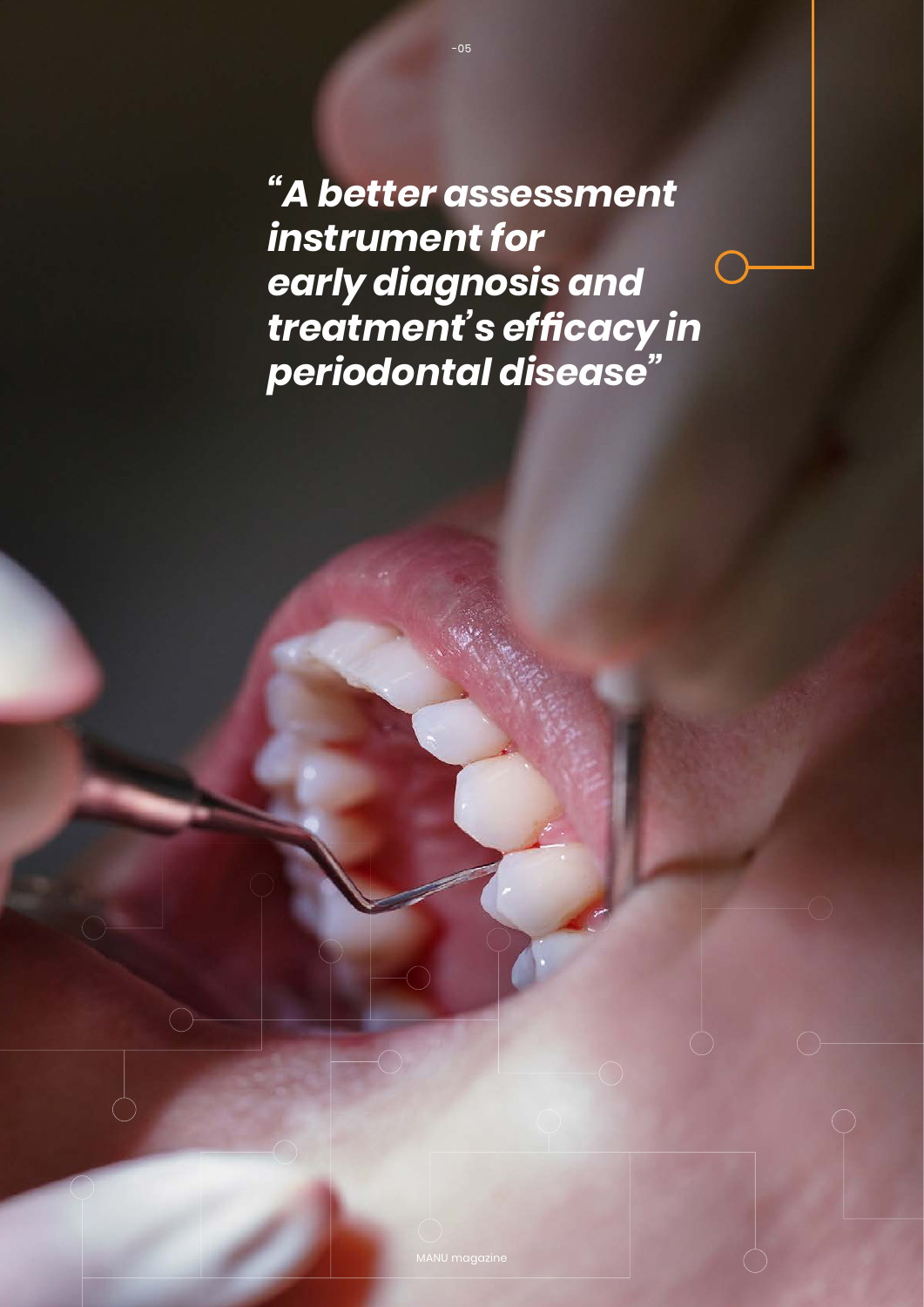

Ca-sensing membrane used for microsensors

## **Better perspective for patients**

"Periodontitis is a very unpleasant disease, ultimately leading to tooth loss," explains Eftimie Totu. "That is why we started this Manunet project with the idea that we can improve the patient's quality of life with better topical treatment and an easier and more precise diagnostic tool. A disease such as periodontitis deserves our full attention. It was our mission to offer patients a certain perspective on getting better. With the development of the innovative material and the medical device for early diagnosis, we ultimately expect to be able to make a significant contribution to the effective treatment of patients. In addition, we want to be less dependent on the use of systemic antibiotics for treatment."

#### **Periodontitis as a growing societal problem**

Before the start of the project, statistical data reported an ascending trendline among the worldwide population, which was, according to

Eftimie Totu, the direct reason for the project. "For example, severe periodontal disease is nowadays found in about 15-20% of middleaged adults and is also increasingly common among young people. The average age at which periodontitis manifests itself is therefore gradually decreasing." Periodontal disease is a chronic inflammatory with a mechanism of installation and progression based on bacterial biofilm formation and greatly influenced by the host immune response. Several systemic diseases such as diabetes or genetic factors, environmental and lifestyle factors such as tobacco smoking, poor nutrition, alcohol and stress significantly influence the progression of the disease. Periodontal disease without treatment progresses to the destruction of teeth supporting apparatus and alveolar bone, consequently leading to teeth loss. Moreover, serious systemic effects, going beyond the oral cavity and affecting general health could be determined by the haematogenous dissemination of both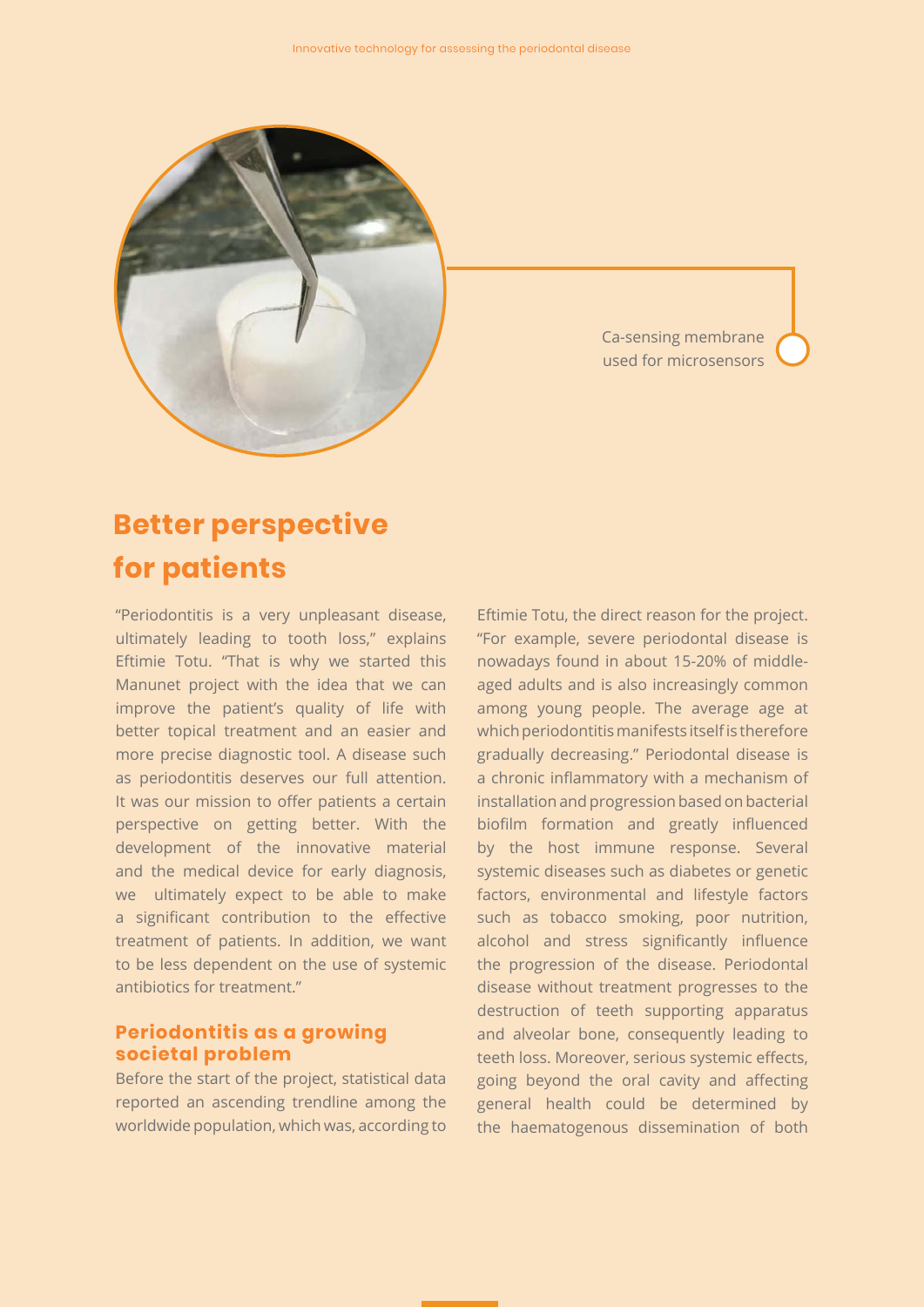

bacteria and bacterial products originating in the oral biofilms and inflammatory mediators originating in the inflamed periodontium. "It is therefore important to develop effective medical instruments to diagnose and treat periodontitis at an early stage," Eftimie Totu summarizes.

#### **Better monitoring of periodontal disease**

The level of inorganic ions such as sodium, potassium, and magnesium in the saliva of patients could be used as an indication for periodontitis. These ions are formed by so-called electrolytes, electrically charged particles, which play an essential role in many functions. However, the determination of periodontal disease on the basis of inorganic ions is not always reliable. "The medical device that we have developed on the basis of sensor technology is able to determine the level of electrolytes directly in the periodontal pockets. With our innovation, we can better determine

**Better MonitoringBetter Monitoring**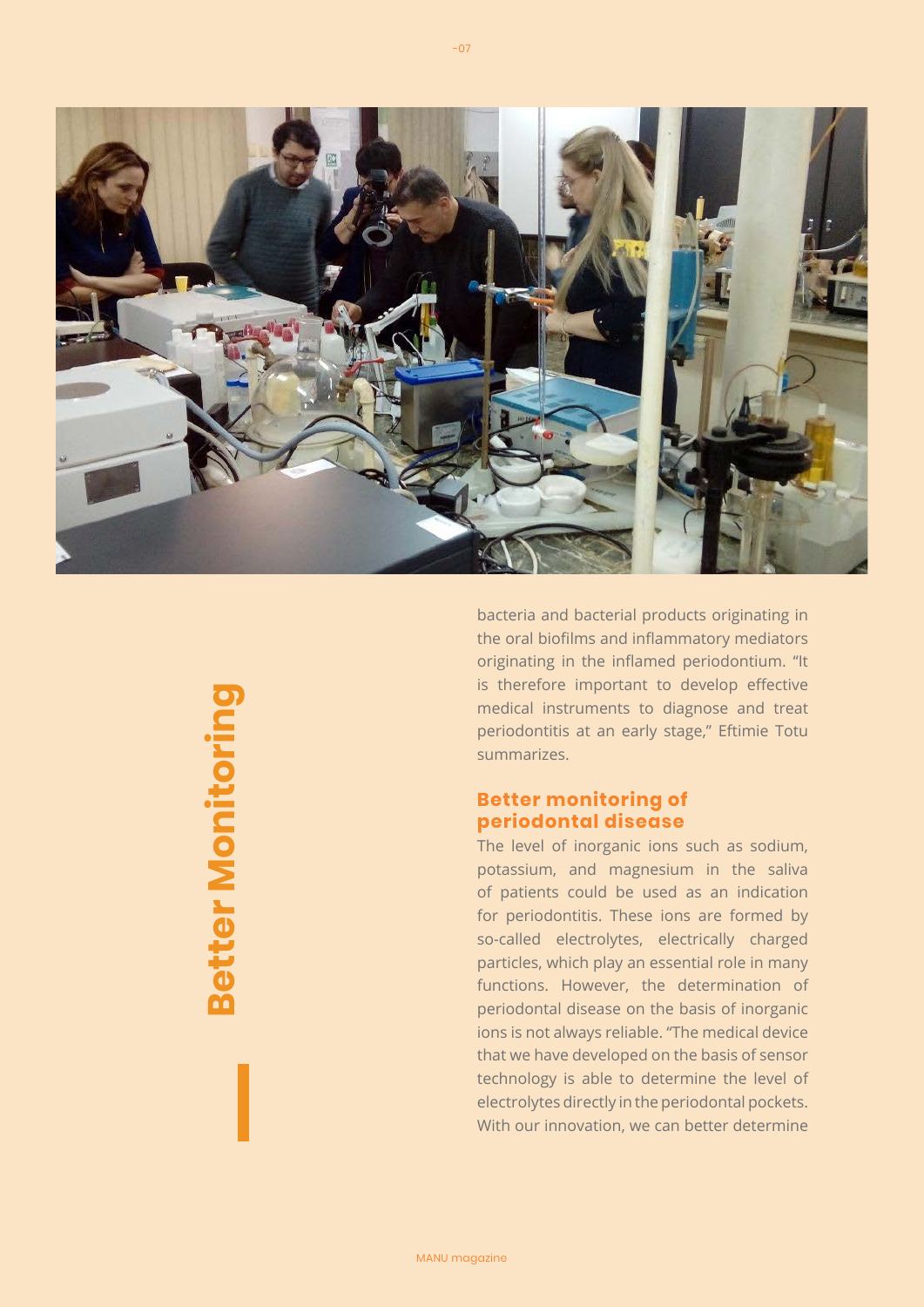the level of the ions and a further correlation with the occurrence of acute phases of chronic periodontitis. This makes it possible to use more effective methods for the treatment and prevention of periodontitis," so Eftimie Totu.

#### **Commercialization as next step**

"We intend to bring the innovation realized by the consortium to the market. For example, once the patent application has been successful, our Turkish partner will consider further commercialization. After all, our prototype offers the great advantage that it allows the level of inorganic ions to be determined directly in the patient's periodontal pockets. Currently, the prototype has been developed specifically for measuring calcium. In the short term, however, we will be able to measure not only calcium but also, for example, the levels of magnesium and ammonia. That will be a significant advantage. The most important advantage of the medical device is that it allows us to measure inside the periodontal pocket. So you no longer need to take samples from patients, when the genuine biological matrix changes and then using a measuring device. Ultimately, the miniaturized medical device developed by our team provides valuable information about the local progression of periodontal disease and the efficacy of the topical treatment applied."

#### **Fruitful framework for innovation**

"The advantage of the Manunet network is that it has offered us the essential framework for realizing innovations. In the meantime, the complete assistance received from the local representatives of the Manunet network made possible a smooth implementation of our project. The project has also enabled us to build up an excellent relationship with professionals within the field of dentistry. We have received full support from them throughout the project. Manunet leads to the creation of sustainable transnational connections. As a scientist, I cannot complain that I do not have the necessary contacts. In a scientific context, you get to know a lot of professionals at conferences. But, when it comes to doing something practical and realizing something physical, as a scientist, you are also looking for a particular framework to work in. Manunet eventually offered us this. So we are pleased to have discovered Manunet as a useful and fruitful tool."



#### **Clinical trial scheme**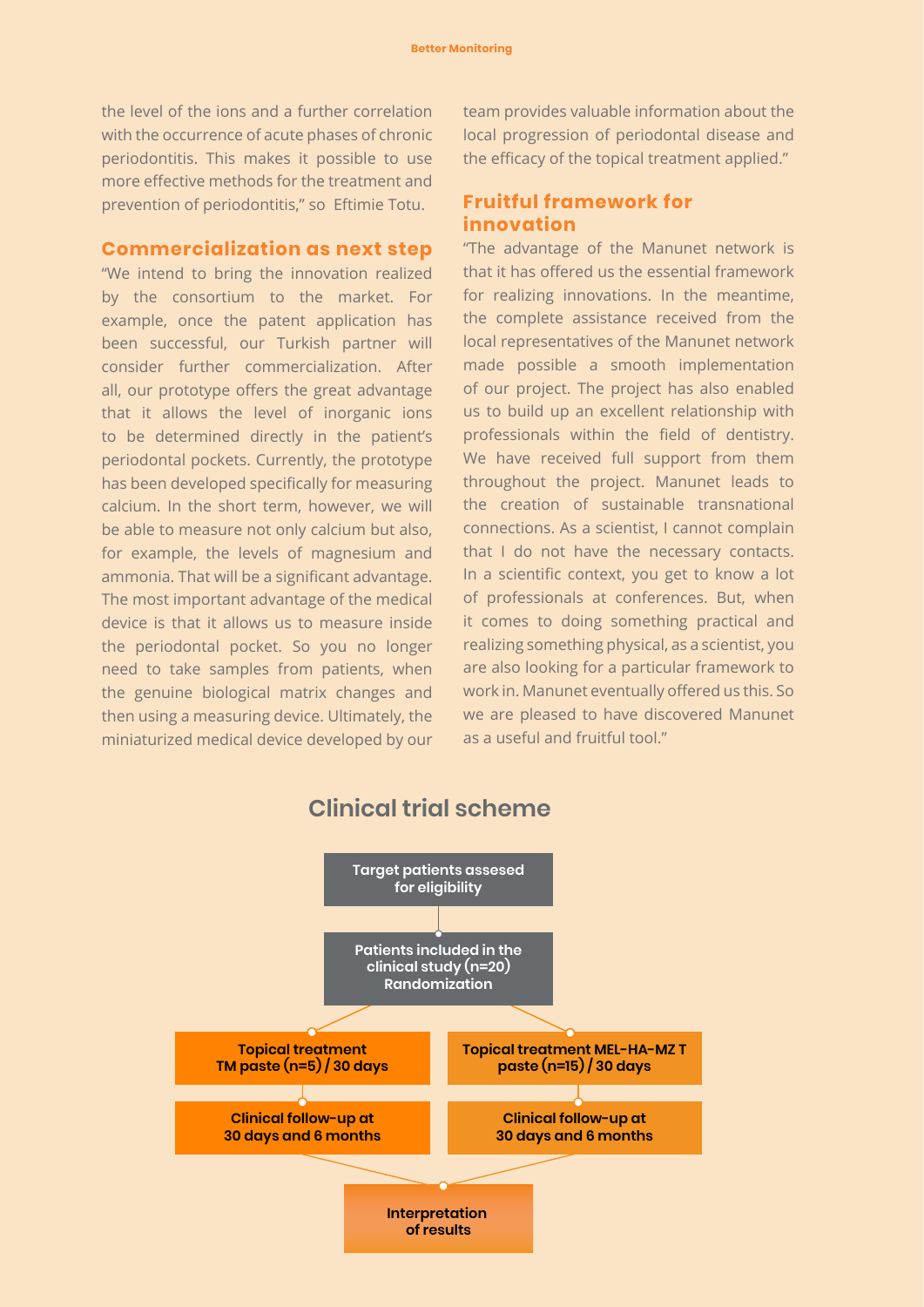# **Cross-border corporation**

*"The collaboration in our project was very successful. Among other things, we did a biological assessment of the material, and our Romanian partner carried out clinical research. Our Turkish partner then mapped out the biological behaviour of the material. For the material, we use melatonin as one of the most important compounds. A technical challenge here was that melatonin had to be added to the final material with great care. For the other part of the project, the development of the detection device, we created a specific membrane within the university and MEDISEN company designed, developed and implemented the sensing microdevice."* 

Eugenia Eftimie TOTU



MANU magazine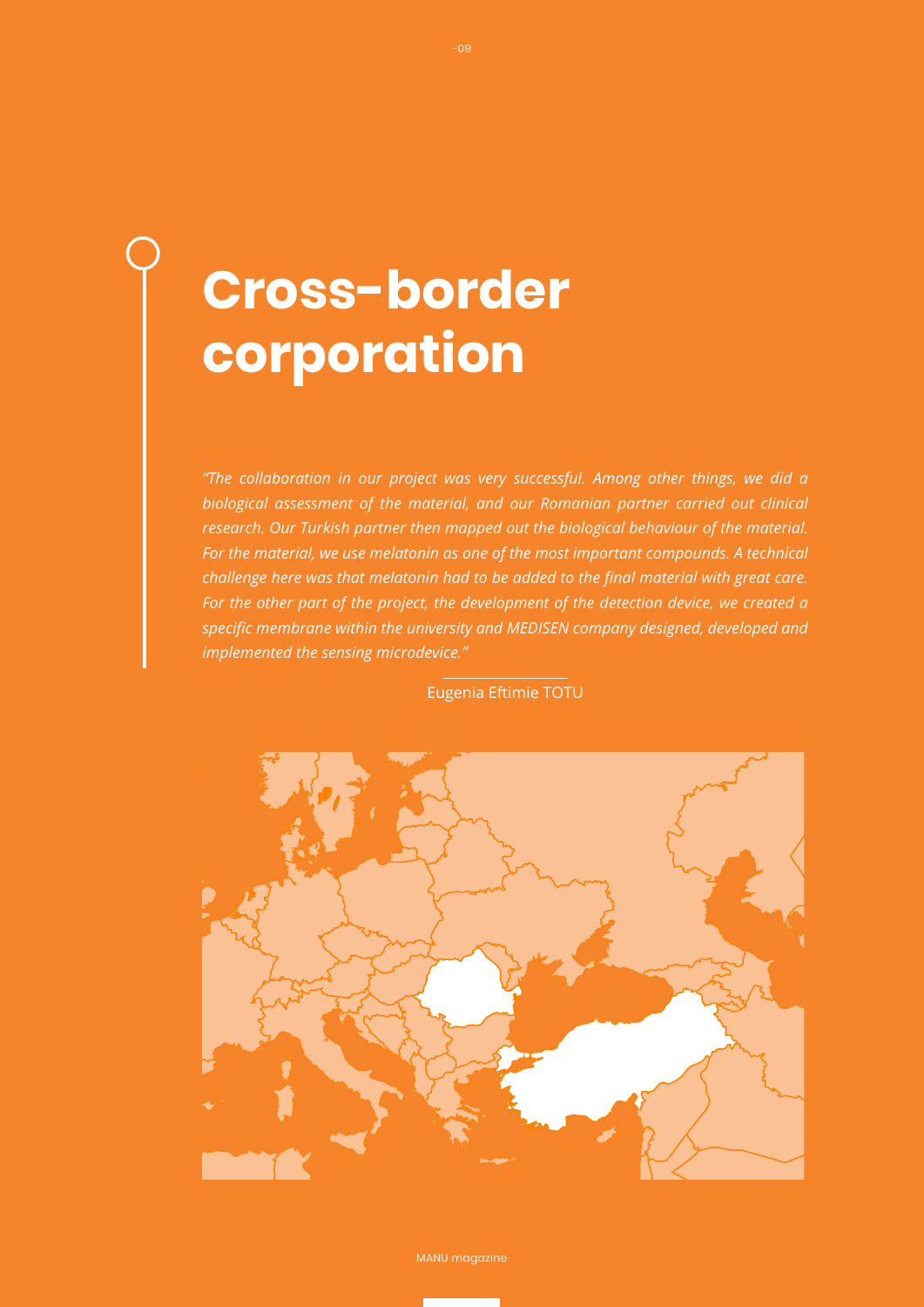#### **Acronym** HAMELDENT

**Call**

Call 2017

## **Coordinating Funding Agency**

**UEFISCDI** 

## **Participating partners**

UNIVERSITY POLITEHNICA OF BUCHAREST (Romania) S.C. CONCORDIA DENT SRL (Romania) MEDISEN Medical Technology Research and Development Company Limited Industry Trade (MEDİSEN Tic.Ltd.Sti.) (Turkey)

### **Project duration**

24 months

**Total project cost**

€ 388.750



### **Contact**

UNIVERSITY POLITEHNICA OF BUCHAREST Eugenia Eftimie TOTU (40)0723526444 eugenia\_totu@yahoo.com http://www.upb.ro